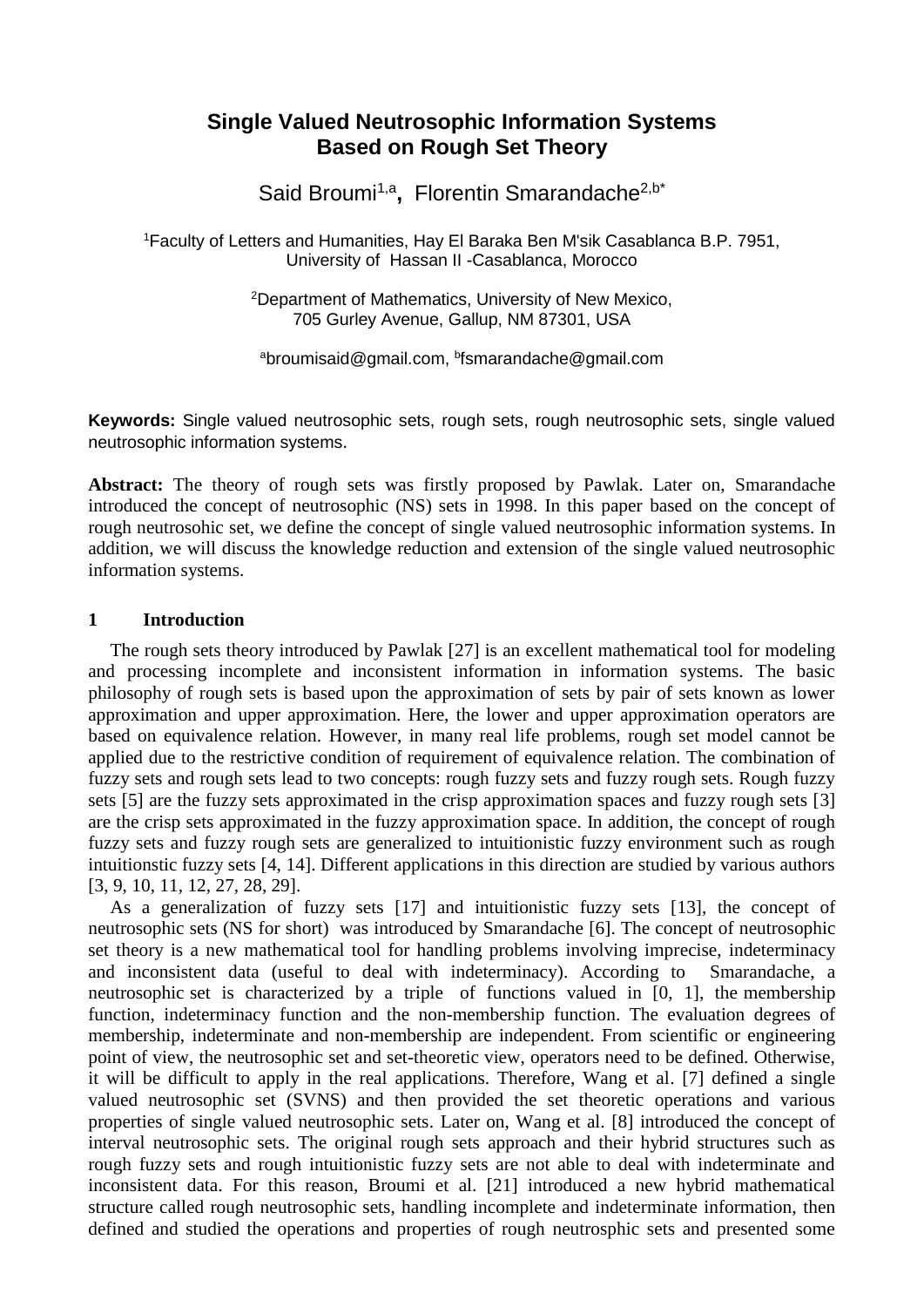examples. The concept of rough neutrosophic sets combines neutrosophic set theory and rough set theory. The concept of rough neutrosophic set is the generalization of rough fuzzy sets and rough intuitionistic fuzzy sets. Based on the equivalence relation on the universe of discourse, Salama and Broumi [2] defined rough neutrosophic sets in another way and added some important properties. Broumi et al. [22] proposed a new mathematical model named "lower and upper soft interval valued neutrosophic rough approximations of an IVNSS-Relation" by extending the concept of lower and upper soft interval valued intuitionistic fuzzy rough approximations of an IVIFSSrelation to the case of IVNSS and investigated some of their properties. In the same year, Broumi and Smarandache [23] extended the concept of interval valued intuitionistic fuzzy soft rough sets [1] to the case of interval valued neutrosophic soft rough sets. Based on the concept of interval neutrosophic sets and rough set, Broumi and Smarandache [24] extended the rough neutrosophic sets to the interval rough neutrosophic sets. Monadal and Pramanik [14] applied the concept of rough neutrosophic set in multi-attribute decision-making based on grey relational analysis. The same authors in [16] also studied cosine similarity measure of rough neutrosophic sets and its application in medical diagnosis.

Literature review reflects that no studies have been made on information system using rough neutrosophic sets.

In this paper, based on the combination of the classical Pawlak rough set theory with the neutrosophic set theory presented in [21] we develop the single valued neutrosophic information systems. Finally, we define the neutrosophic reduction on the classical Pawlak information systems, and then discuss the knowledge reduction of the single valued neutrosophic information systems.

## **2 Preliminaries**

Throughout this paper, let U be a universal set and E be the set of all possible parameters under consideration with respect to U, usually, parameters are attributes, characteristics, or properties of objects in U. We now recall some basic notions of single valued neutrosophic sets and rough neutrosophic sets. For more details, the reader may refer to [6, 21].

#### **Definition 2.1** [6]

Let U be an universe of discourse then the neutrosophic set A is an object having the form  $A =$ {< x:  $\mu_{A(x)}, \nu_{A(x)}, \omega_{A(x)} > x \in U$ }, where the functions  $\mu$ , v,  $\omega$ : U→]<sup>-</sup>0,1<sup>+</sup>[define respectively the degree of membership, the degree of indeterminacy, and the degree of non-membership of the element  $x \in X$  to the set A with the condition.

$$
^{-}0 \leq \mu_{A(x)} + \nu_{A(x)} + \omega_{A(x)} \leq 3^{+}.
$$

From a philosophical point of view, the neutrosophic set takes the value from real standard or non-standard subsets of ]<sup>−</sup>0,1<sup>+</sup>[. So instead of ]<sup>−</sup>0,1<sup>+</sup>[ we need to take the interval [0,1] for technical applications, because ]<sup>−</sup>0,1<sup>+</sup>[ will be difficult to apply in the real applications such as in scientific and engineering problems.

For two NS,

$$
A_{\text{NS}} = \{ \langle x, \mu_{\mathbf{A}}(x), v_{\mathbf{A}}(x), \omega_{\mathbf{A}}(x) \rangle | x \in X \}
$$

and

$$
B_{\text{NS}} = \{ \langle x, \mu_{\text{B}}(x), v_{\text{B}}(x), \omega_{\text{B}}(x) \rangle | x \in X \}
$$

then,

1.  $A_{NS} \subseteq B_{NS}$  if and only if

$$
\mu_A(x) \leq \mu_B(x), \nu_A(x) \geq \nu_B(x), \omega_A(x) \geq \omega_B(x).
$$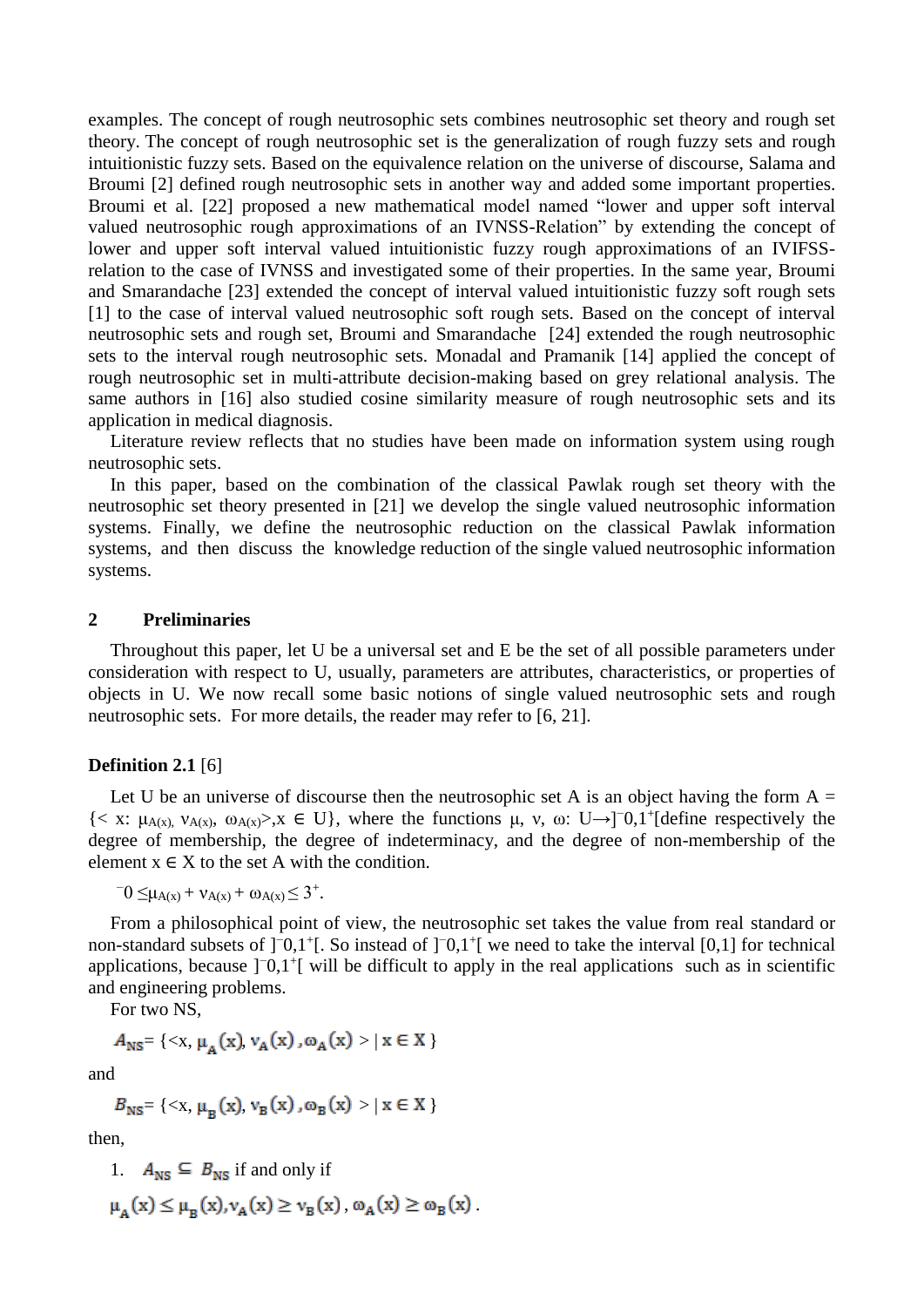2.  $A_{\text{NS}} = B_{\text{NS}}$  if and only if

$$
\mu_{A}(x) = \mu_{B}(x) \cdot v_{A}(x) = v_{B}(x) \cdot \omega_{A}(x) = \omega_{B}(x)
$$
 for any  $x \in X$ .

3. The complement of  $A_{\text{NS}}$  is denoted by  $A_{\text{NS}}^{\circ}$  and is defined by

$$
A_{NS}^o = \{ \langle x, \omega_A(x), 1 - \nu_A(x), \mu_A(x) \mid x \in X \}
$$

- 4. A  $\cap B = \{ \langle x, \min{\{\mu_{A}(x), \mu_{B}(x)\}}, \max{\{\nu_{A}(x), \nu_{B}(x)\}}, \max{\{\omega_{A}(x), \omega_{B}(x)\}} > x \in X \}$
- 5. A UB = { $\langle x, \max{\mu_{A}(x), \mu_{B}(x)}\rangle$  min { $v_{A}(x), v_{B}(x)$ }, min { $\omega_{A}(x), \omega_{B}(x)$ } > : x  $\in X$  }

# **Definition 2.2** [21]

Let U be a non-null set and R be an equivalence relation on U. Let A be a single valued neutrosophic set in U with the membership function  $\mu_R$ , indeterminacy function  $\nu_R$  and nonmembership function  $\omega_R$ . The lower and the upper approximations of F in the approximation (U, R) denoted by  $\overline{R}(A)$  and  $\overline{R}(A)$  are respectively defined as follows:

$$
\underline{R}(A) = \{ \langle x, \mu_{\underline{R}(A)}(x), v_{\underline{R}(A)}(x), \omega_{\underline{R}(A)}(x) \rangle | y \in [x]_R, x \in U \}, R(A) = \{ \langle x, \mu_{\overline{R}(A)}(x), v_{\overline{R}(A)}(x), \omega_{\overline{R}(A)}(x) \rangle | y \in [x]_R, x \in U \},
$$

where:

$$
\begin{array}{l} \mu_{\underline{R}(A)}\left(x\right)=&\Lambda_{y\ \in\left[x\right]_{R}}\ \mu_{F}\left(y\right)\ ,\ \nu_{\underline{R}(A)}\left(x\right)=&\mathrm{V}_{y\ \in\left[x\right]_{R}}\ \nu_{F}\left(y\right)\ ,\ \omega_{\underline{R}(A)}=\vee_{y\ \in\left[x\right]_{R}}\ \omega_{F}\left(y\right),\\ \mu_{\overline{R}(A)}\left(x\right)=&\mathrm{V}_{y\ \in\left[x\right]_{R}}\ \mu_{F}\left(y\right)\ ,\ \nu_{\overline{R}(A)}\left(x\right)=&\Lambda_{y\ \in\left[x\right]_{R}}\ \nu_{F}\left(y\right)\ ,\ \omega_{\overline{R}(A)}=\Lambda_{y\ \in\left[x\right]_{R}}\ \omega_{F}\left(y\right), \end{array}
$$

so 
$$
0 \leq \mu_{\overline{R}(A)}(x) + \nu_{\overline{R}(A)}(x) + \omega_{\overline{R}(A)}(x) \leq 3
$$

and  $0 \leq \mu_{R(A)}(x) + \nu_{R(A)}(x) + \omega_{R(A)}(x) \leq 3$ ,

where "  $V$  " and "  $\wedge$  " mean "max" and "min " operators respectively,  $\mu_A(y)$ ,  $\nu_A(y)$  and  $\omega_A(y)$  are the membership, indeterminacy and non-membership of y with respect to F. It is easy to see that  $R(A)$  and  $R(A)$  are two single valued neutrosophic sets in U, thus SVNS mapping  $\overline{R}$ ,  $R : N(U) \rightarrow$ N(U) are, respectively, referred to as the upper and lower rough SVNS approximation operators, and the pair  $(R(A), \overline{R}(A))$  is called the rough neutrosophic set in (U, R).

From the above definition, we can see that  $\overline{R}(A)$  and  $\overline{R}(A)$  have constant membership on the equivalence classes of U. If  $\underline{R}(A) = \overline{R}(A)$ ; i.e  $\mu_{\underline{R}(A)} = \mu_{\overline{R}(A)}$ ,  $\nu_{\underline{R}(A)} = \nu_{\overline{R}(A)}$  and  $\omega_{\underline{R}(A)} = \omega_{\overline{R}(A)}$  for any  $x \in U$ , we call A a definable neutrosophic set in the approximation (U, R). It is easily to be proved that zero  $O_N$  neutrosophic set and unite neutrosophic sets  $1_N$  are definable neutrosophic sets.

## **Definition 2.3** [19]

If  $R(A) = (R(A), \overline{R}(A))$  is a rough neutrosophic set in (U, R), the rough complement of R(A) is the rough neutrosophic set denoted  $\sim R(A)=(R(A)^c, \overline{R}(A)^c)$ , where  $R(A)^c, \overline{R}(A)^c$  are the complements of neutrosophic sets  $\overline{R}(F)$  and  $\overline{R}(F)$  respectively.

$$
\underline{R}(A)^c = \{ \langle x, \omega_{\underline{R}(A)}, 1 \cdot \nu_{\underline{R}(A)} (x), \mu_{\underline{R}(A)} (x) \rangle \mid x \in U \},
$$

and

$$
\overline{R}(A) = \{ \langle x, \omega_{\overline{R}(A)}(x), 1 \cdot \nu_{\overline{R}(A)}(x), \mu_{\overline{R}(A)}(x) \rangle \mid x \in U \}.
$$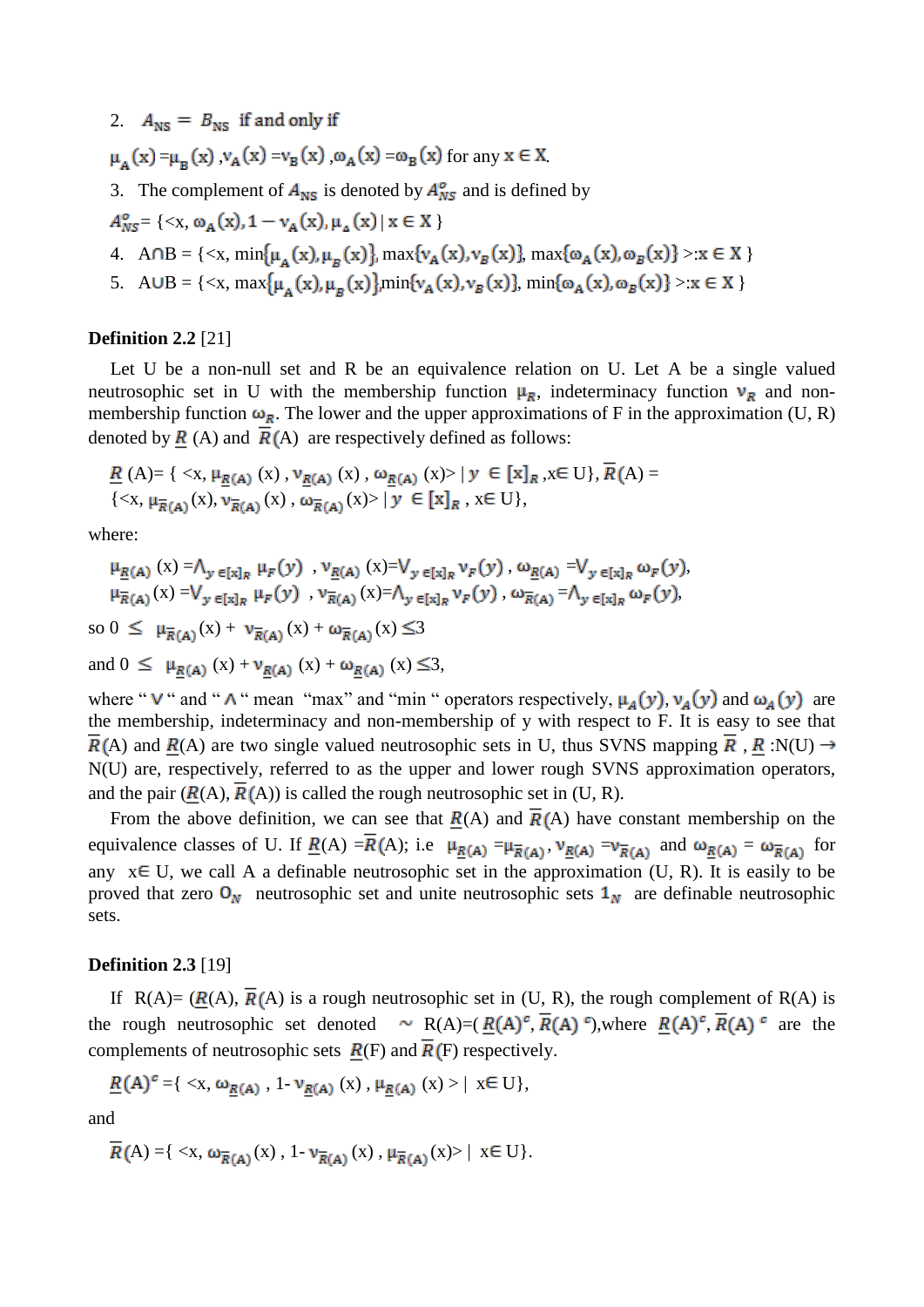## **3 The Single Valued Neutrosophic Information Systems**

#### **3.1 The Knowledge discovery in the single valued neutrosophic Information Systems**

In this section, applying the basic theory of the rough set proposed, we will give some results about the knowledge discovery for a single valued neutrosophic information system. According to [29] we have the owing definitions.

Let  $(U, A, F)$  be a classical information system. Here U is the set of objects, i.e. U=  ${x_1, x_2,..., x_n}$ . Every element  $x_i \in U$ ,  $i \le n$ , is called an object, and A is the attribute set, i.e. A  $=[a_1, a_2,..., a_n]$ . Every element  $a_j \in A$ ,  $j \leq m$ , is an attribute, F is the relation set of U and A, i.e.  $F=[f_i: j \leq m], (f_i: U \rightarrow V_i)$ , and  $V_i$  is the domain of the attribute  $a_i$ . We call (U, A, F, D, G) an information system or decision table, where (U, A, F) is the classical information system, A is the condition attribute set and D the decision attribute set, i.e.  $D = \{d_1, d_2, ..., d_p\}$ . G is the relation set of the U and D,  $G = \{g_i, j \leq p\}$ , where  $g_j: U \rightarrow V_j$  is the domain of the decision attribute  $d_i$ .

Let (U, A, D, G) be the information system. If  $R_A \subseteq R_B$ , i.e;  $U/_{R_A} \leq U/_{R_D}$  (or for any [x]<sub>A</sub>, x  $\in$  U, there exists  $[x]_D$  such that  $[x]_A \subseteq [x]_D$ , then the information system is called a consistent information systems, or called an inconsistent information system [29].

#### **Definition 3.1**

Let  $(U, A, F, D, G)$  be an information system or decision table, where  $(U, A, F)$  is the classical information system,  $D = \{ \widetilde{D}_k | k=1,2,... \}$ ,  $\widetilde{D}_k$  be the neutrosophic set of U, G be the relation sets from U to D. Then the information system is called a single valued neutrosophic information system.

#### **Theorem 3.2**

Let (U, A, F, D) be a single valued neutrosophic information system and B  $\subseteq$ A. If for any x  $\in$ U:  $(\mu_{\tilde{D}_i}(x), \nu_{\tilde{D}_i}(x), \omega_{\tilde{D}_i}(x)) = (\alpha(x), \beta(x), \gamma(x)) = R_B(\tilde{D}_i)(x) > R_B(\tilde{D}_j)(x)$  (j  $\neq$  i), then  $[x]_B \cap$  $(\sim \widetilde{D}_j)_{\alpha(x),\beta(x),\gamma(x)} \neq \emptyset$ ,  $[x]_B \subseteq (\sim \widetilde{D}_i)_{\alpha(x),\beta(x),\gamma(x)}$  where  $(\alpha,\beta,\gamma) \in \text{SVNS}(U)$ .

**Proof.** Since  $(\widetilde{D}_i)_{\alpha(x),\beta(x),\gamma(x)} = \{y \in U | \mu_{\widetilde{D}_i}(y) \ge \alpha(x), \nu_{\widetilde{D}_i}(y) \le \beta(x), \omega_{\widetilde{D}_i}(y) \le \gamma(x)\}\)$ , and  $(\alpha(x), \beta(x), \gamma(x)) = R_B(\overline{D}_i)(x)$ , we have  $\alpha(x) = \bigwedge_{y \in [x]_B} \mu_{\overline{D}_i}(y)$ ,  $\beta(x) = \bigvee_{y \in [x]_B} \nu_{\overline{D}_i}(y)$  and . Then for any  $x \in U$ ,  $y \in [x]_B$ ,  $\mu_{\tilde{b}}(y) \ge \alpha(x)$ ,  $\nu_{\tilde{b}}(y) \le \beta(x)$  and  $\omega_{D_i}(y) \leq \gamma(x)$ , hence  $y \in (\widetilde{D}_i)_{\alpha(x), \beta(x), \gamma(x)}$ 

Now, since for any  $x \in U$ ,  $(\alpha(x), \beta(x), \gamma(x)) = R_B(\overline{D}_i)(x) > R_B(\overline{D}_j)(x)$ , then there exists  $y \in [x]_B$ such that  $(\widetilde{D}_j)(y) < (\alpha(x), \beta(x), \gamma(x))$ , i.e  $\mu_{\widetilde{D}_i}(y) < \alpha(x), \nu_{\widetilde{D}_i}(y) > \beta(x)$ , and  $\omega_{\widetilde{D}_i}(y) > \gamma(x)$ , hence  $[x]_B \cap (\sim \widetilde{D}_i)_{\alpha(x), \beta(x), \gamma(x)} \neq \emptyset$ 

## **Theorem 3.3**

Let (U, A, F, D) be a single valued neutrosophic information system and  $B \subseteq A$  and the cardinal of the set D is finite. If for any  $x \in U$ , there exist a natural number  $k_x$ , such that

 $(\alpha(x), \beta(x), \gamma(x)) = R_B(\widetilde{D}_{k_x})(x) > R_B(\widetilde{D}_j)(x)$  ( $j \neq k_x$ ), then  $\{(\widetilde{D}_{k_v})_{\alpha(x),\beta(x),\gamma(x)} \mid x \in U\}$  is a partition of the universe U.

**Proof.** For any  $x \in U$  we have  $[x]_B \subseteq (\widetilde{D}_{k_x})_{\alpha(x),\beta(x),\gamma(x)}$ . Then there exists  $[x]_B$  such that:

$$
[x]_B \subseteq \{(\underline{R}_B(\widetilde{D}_{k_w}))_{\alpha(x),\beta(x),\gamma(x)}\}
$$

For the reason that the  $\{ [x]_B | x \in U \}$  made up a partition of U and  $[x]_B \cap$  $(\sim \widetilde{D}_i)_{\alpha(x),\beta(x),\gamma(x)} \neq \emptyset$ , then  $\{(\widetilde{D}_i)_{\alpha(x),\beta(x),\gamma(x)} | x \in U\}$  made up a partition of U also.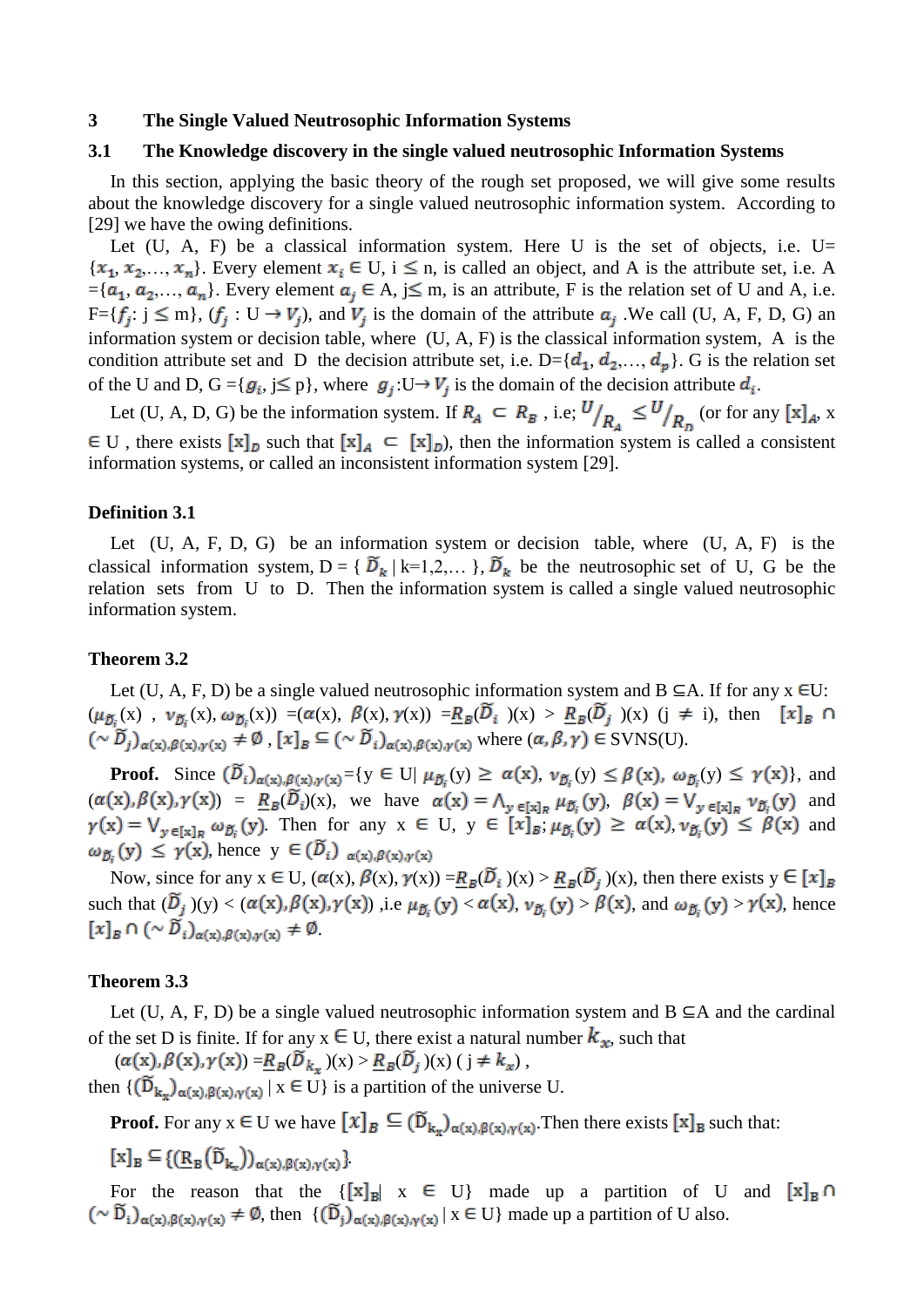Let (U, A, F, D) be the single valued neutrosophic information system,  $R_A$  be the equivalence classes which induced by the condition attribute set A, and the universe is divided by  $R_A$  as following:

$$
U/_{R_A} = \{X_1, X_2, X_3, \ldots, X_k\},\,
$$

denoted as

$$
\underline{R}_A(\widetilde{D}_k)(x) = (\underline{R}_A(\widetilde{D}_1)(X_i), \underline{R}_A(\widetilde{D}_2)(X_i), \dots, \underline{R}_A(\widetilde{D}_k)(X_i)).
$$
\n(1)

# **Example 1**

Table 1 gives a single valued neutrosophic information system, where the object sets be  ${x_1, x_2, x_3, \ldots, x_{10}}$ , condition attribute set is  $A = {a_1, a_2, a_3}$ , and the objection attribute set D is  ${\{\widetilde{D}_1, \widetilde{D}_2, \widetilde{D}_3\}}$ ,where  $\widetilde{D}_i$  (i=1, 2, 3), serve as a single valued neutrosophic set. i.e.,  $\widetilde{D}_i \in \text{SVNS}(U)$ ,  $(i=1,2,3)$ .

Obviously, the universe U can be divided into five basic classes by their conditional attribute set  $A = \{a_1, a_2, a_3\}$ , then:

$$
U_{R_{A}} = \{ \{x_1, x_3, x_9\}, \{x_2, x_7, x_{10}\}, \{x_4\}, \{x_5, x_8\}, \{x_6\} \}.
$$

Using the definition (2.3), we obtain the approximation of the single valued neutrosophic sets, which are given in Table 1.

| $R_A$            | $a_{1}$        | a <sub>2</sub> | $a_{3}$        | $\bm{\nu}_{\texttt{1}}$ | $D_2$            | $\mu_{\mathrm{2}}$ |
|------------------|----------------|----------------|----------------|-------------------------|------------------|--------------------|
| $\mathbf{x_{1}}$ | $\overline{2}$ | 1              | 3              | (0.2, 0.5, 0.6)         | (0.15, 0.2, 0.5) | (0.4, 0.5, 0.3)    |
| $\mathbf{x}_2$   | 3              | 2              | 1              | (0.3, 0.5, 0.4)         | (0.3, 0.3, 0.4)  | (0.35, 0.4, 0.6)   |
| $\mathrm{x}_3$   | 2              | 1              | 3              | (0.6, 0.45, 0.3)        | (0.3, 0.6, 0.7)  | (0.1, 0.2, 0.6)    |
| $\mathbf{x}_4$   | $\overline{2}$ | $\overline{2}$ | 3              | (0.15, 0.7, 0.4)        | (0.1, 0.8, 0.3)  | (0.2, 0.3, 0.4)    |
| $x_{5}$          |                | 1              | $\overline{4}$ | (0.05, 0.7, 0.1)        | (0.2, 0.3, 0.3)  | (0.05, 0.5, 0.7)   |
| $\mathbf{x}_6$   | 1              | 2              | $\overline{4}$ | (0.1, 0.5, 0.2)         | (0.2, 0.4, 0.1)  | (1.0, 0.0, 0.0)    |
| $x_7$            | 3              | 2              | 1              | (0.25, 0.4, 0.6)        | (1.0, 0.0, 0.0)  | (0.3, 0.4, 0.5)    |
| $\mathrm{x_{g}}$ | 1              | 1              | 4              | (0.1, 0.2, 0.5)         | (0.25, 0.4, 0.3) | (0.4, 0.6, 0.4)    |
| Xq               | 2              | 1              | 3              | (0.45, 0.45, 0.5)       | (0.25, 0.3, 0.8) | (0.2, 0.3, 0.3)    |
| $x_{10}$         | 3              | 2              |                | (0.05, 0.9, 0.6)        | (0.4, 0.3, 0.9)  | (0.05, 0.2, 0.3)   |

Table 1: The single valued neutrosophic information system

It is easy to test that the conditions of Theorem 3.3 is satisfied, and obtain the maximum of  $R_{\rm A}(\tilde{D}_{i})(x)$ , {i=1, 2, 3} for every equivalence as it follows:

 $y \in X_1 \longrightarrow k_v = 1$ ,  $(\alpha(x), \beta(x), \gamma(x)) = (0.2, 0.5, 0.6)$  $y \in X_2 \longrightarrow k_v = 3$ ,  $(\alpha(x), \beta(x), \gamma(x)) = (0.3, 0.3, 0.6)$  $y \in X_3 \longrightarrow k_y = 3$ ,  $(\alpha(x), \beta(x), \gamma(x)) = (0.2, 0.3, 0.3)$  $y \in X_4 \longrightarrow k_v=2$ ,  $(\alpha(x), \beta(x), \gamma(x)) = (0.2, 0.4, 0.3)$  $y \in X_s \longrightarrow k_v = 1$ ,  $(\alpha(x), \beta(x), \gamma(x)) = (1, 0, 0)$ 

It follows that:

 $\{(\widetilde{D}_{k_x})_{\alpha(x),\beta(x),\gamma(x)}\mid x\in U\;\; \}=\left\{\;y\in U\;\; |\mu_{\widetilde{D}_{k_x}}(x)\geq\; \alpha(x)\,, \nu_{\widetilde{D}_{k_x}}(x)\leq \beta(x),\; \omega_{\widetilde{D}_{k_x}}(x)\leq\; \gamma(x)\right\}$  $=[x_1, x_2, x_1, x_1, x_1] = \{X_1, X_2, X_1\}.$ 

Therefore, the approximation of the single valued neutrosophic decision is as it follows: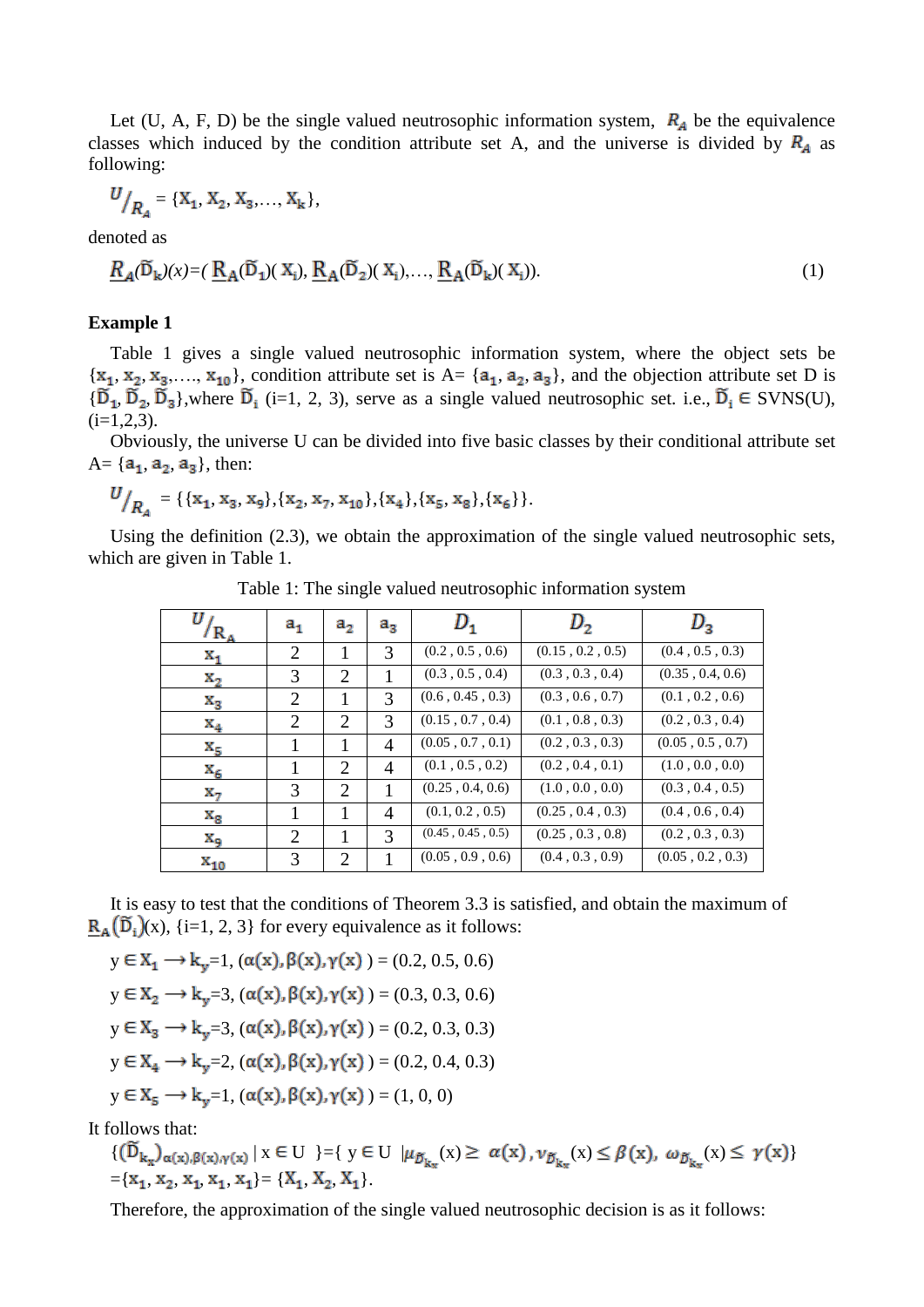| $R_{\rm A}$ | $R_A(\widetilde{D}_1)$ | $R_A(\widetilde{D}_2)$ | $R_{A}(\widetilde{D}_3)$ |
|-------------|------------------------|------------------------|--------------------------|
|             | (0.2, 0.5, 0.6)        | (0.15, 0.6, 0.3)       | (0.1, 0.5, 0.6)          |
| х,          | (0.05, 0.9, 0.6)       | (0.3, 0.3, 0.9)        | (0.05, 0.4, 0.6)         |
| X3          | (0.15, 0.7, 0.4)       | (0.1, 0.8, 0.3)        | (0.2, 0.3, 0.4)          |
| X4          | (0.05, 0.7, 0.5)       | (0.2, 0.4, 0.3)        | (0.05, 0.6, 0.7)         |
| X5          | (0.1, 0.5, 0.2)        | (0.2, 0.4, 0.1)        | (1, 0, 0)                |

Table 2: The approximation of the single valued neutrosophic decision

# **3.2 The knowledge reduction and extension of the single valued neutrosophic information**

# **Definition 3.5**

Let (U, A, F) be a classical information system, and B be subset of A. Then, B is called the single valued neutrosophic reduction of the classical information system (U, A, F), if B is the minimum set in the inclusion set which satisfies the following relations: for any  $X \in SVMS$  (U), and for any  $x \in U$ ;

$$
\underline{R}_A(X)(x) = \underline{R}_B(X)(x), \qquad \overline{R}_A(X)(x) = \overline{R}_B(X)(x),
$$

where  $R_A(X)(x)$ ,  $R_B(X)(x)$ ,  $\overline{R}_A(X)(x)$ ,  $\overline{R}_B(X)(x)$  are defined as the single valued neutrosophic rough sets. B is called the single valued neutrosophic lower approximation reduction of the classical information system (U, A, F) if B is the minimum set that satisfies the following relations:

 $\forall$  X  $\in$  SVNS (U),  $x \in U$ ,

$$
\underline{R}_A(X)(x) = \underline{R}_B(X)(x)
$$

B is called the single valued neutrosophic upper approximation reduction of the classical information system  $(U, A, F)$  if B is the minimum set that satisfies the following relations:

$$
\forall \; X \in \text{SVNS (U), } x \in U, \overline{R}_A(X)(x) = \overline{R}_B(X)(x)
$$

If X is the crisp set of U, then the set B is the reduction of the classical information system  $(U,$ A, F) [3, 18].

In the following section, we present the knowledge reduction of the single valued neutrosophic information system by introducing the discernibility matrix.

# **Definition 3.6**

Let **(**U, A, F, D) be the single valued neutrosophic information system

$$
D_{ij} = \begin{cases} \{a_i \in A : f_i(X_i) \neq f_i(X_j)\}, & if \ g_{X_i}(D_k) \neq g_{X_j}(D_k) \\ A, & if \ g_{X_i}(D_k) = g_{X_j}(D_k) \end{cases} \tag{2}
$$

is called the discernibility matrix of (U, A, F, D), where  $g_{xi}$  ( $D_k$ ) denotes the maximum value of  $R_A(D)(x_i)$  at the line of K, i.e., the rows i and j of Eq. (1).

# **Definition 3.7**

Let (U, A, F, D) be the single valued neutrosophic information system, for any  $B \subseteq A$ , if the following relations hold:

$$
\mu_{\underline{R}_{\underline{B}}}(D_i)(x) > \mu_{\underline{R}_{\underline{B}}}(D_j)(x) \iff \mu_{\underline{R}_{\underline{A}}}(D_i)(x) > \mu_{\underline{R}_{\underline{A}}}(D_j)(x) \quad (i \neq j)
$$
\n(3)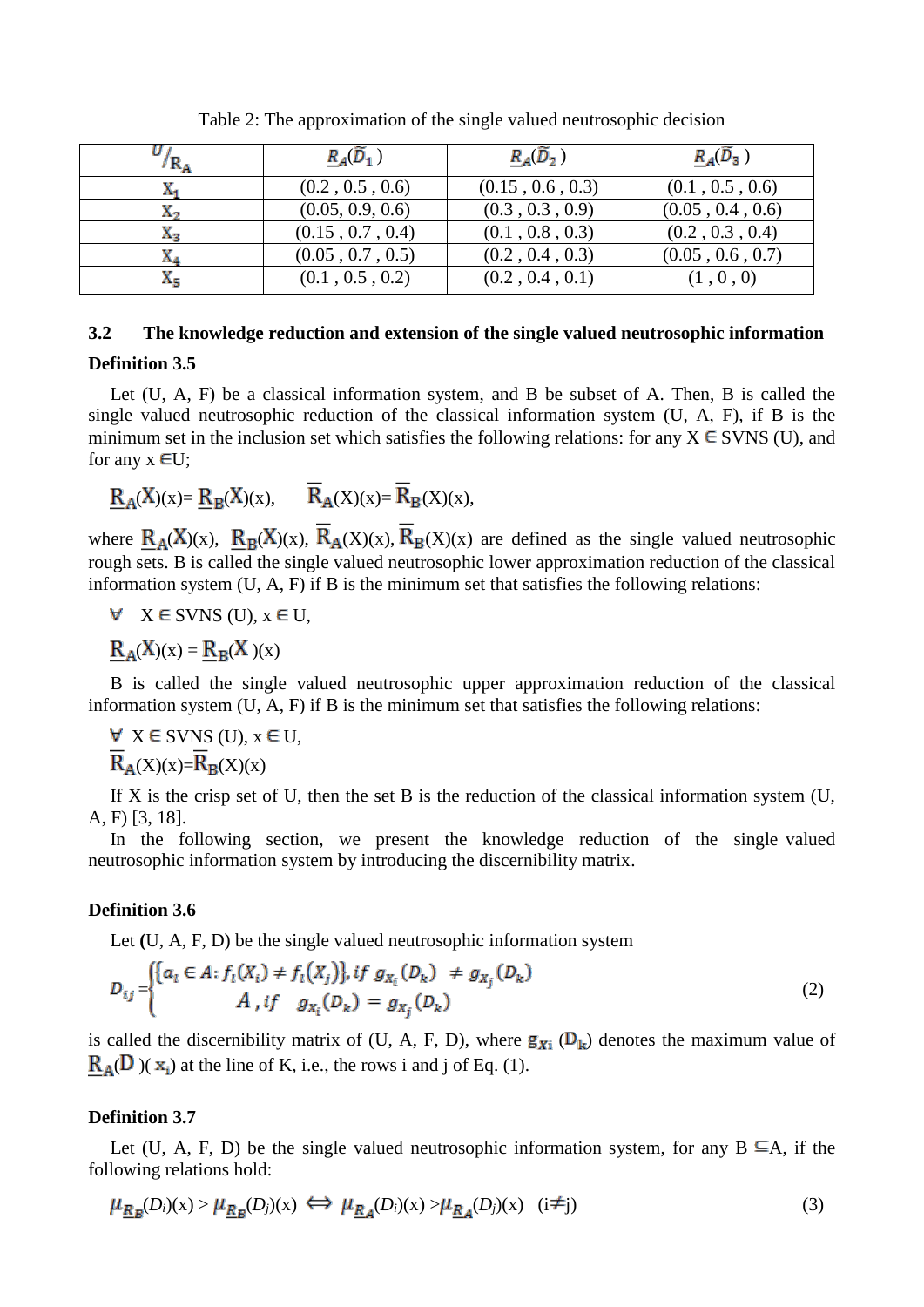$$
\nu_{\underline{R}_{\underline{B}}}(D_i)(x) < \nu_{\underline{R}_{\underline{B}}}(D_j)(x) \iff \nu_{\underline{R}_{\underline{A}}}(D_i)(x) < \nu_{\underline{R}_{\underline{A}}}(D_j)(x) \quad (i \neq j) \tag{4}
$$

and

$$
\omega_{\underline{R}_{\underline{B}}}(D_i)(x) < \omega_{\underline{R}_{\underline{B}}}(D_j)(x) \iff \omega_{\underline{R}_{\underline{A}}}(D_i)(x) < \omega_{\underline{R}_{\underline{A}}}(D_j)(x) \quad (i \neq j) \tag{5}
$$

then B is called the consistent of A**.**

# **Theorem 3.8**

Let (U, A, F, D) be the single valued neutrosophic information system. If there exists a subset B  $\subseteq$ A such that B $\cap$  D<sub>ij</sub>  $\neq$  Ø, then B is the consistent set of A.

**Proof.** The proof is similar to the interval-valued sets, see [3].

## **Definition 3.9**

Let **(**U, A, F, D) be a single valued neutrosophic neutrosophic information system. Then

$$
D_{ij}^{c} = \begin{cases} \{a_i \in A : f_i(X_i) = f_i(X_j)\}, if g_{X_i}(D_k) \neq g_{X_j}(D_k) \\ 0, & if g_{X_i}(D_k) = g_{X_j}(D_k) \end{cases} \tag{6}
$$

is called the complement of discernibility matrix of (U, A, F, D) (where  $g_{\mathbf{x}_i}(\mathbf{D}_k)$  denotes the maximum value of  $R_A(D)(X_i)$  at the line of K, i.e., the rows i and j of Eq. (1).

## **Theorem 3.10**

Let (U, A, F, D) be a single valued neutrosophic information system. If there exists a subset  $B \subseteq$ A such that B  $\cap$   $D_{ii}^c = \emptyset$ , then B is the consistent set of A.

**Proof.** If B  $\cap$   $D_{ii}^c = \emptyset$ , then B  $\subseteq$   $D_{ij}$ . So according to theorem 3.8, B is the consistent set of A.

## **Definition 3.11**

Let (U, A, F) be a classical information system, for any set B ( $A \subseteq B$ ). B is called the single valued neutrosophic extension of the classical information system (U, A, F), if for any X  $\in$ SVNS(U), and for any  $x \in U$ :

$$
\underline{R}_A(X)(x) = \underline{R}_B(X)(x), \qquad \overline{R}_A(X)(x) = \overline{R}_B(X)(x)
$$

B is called the single valued neutrosophic lower approximation extension of the classical information system (U, A, F), if for any  $X \in SVNS(U)$ , and for any  $x \in U$ :

$$
\underline{R}_A(X)(x) = \underline{R}_B(X)(x)
$$

B is called the single valued neutrosophic upper approximation extension of the classical information system (U, A, F), if for any  $X \in \text{SVNS}(U)$ , and for any  $x \in U$ :

$$
\overline{\mathbf{R}}_{\mathbf{A}}(X)(x) = \overline{\mathbf{R}}_{\mathbf{B}}(X)(x)
$$

Using this definition, the following theorem can be easily derived.

## **Theorem 3.12**

Let (U, A, F) be a classical information system. For any hyper set B, such that  $A \subseteq B$ , if A is the single valued neutrosophic reduction of the classical information system (U, B), then B is the single valued neutrosophic extension of the classical system (U, B, F), but not conversely necessary.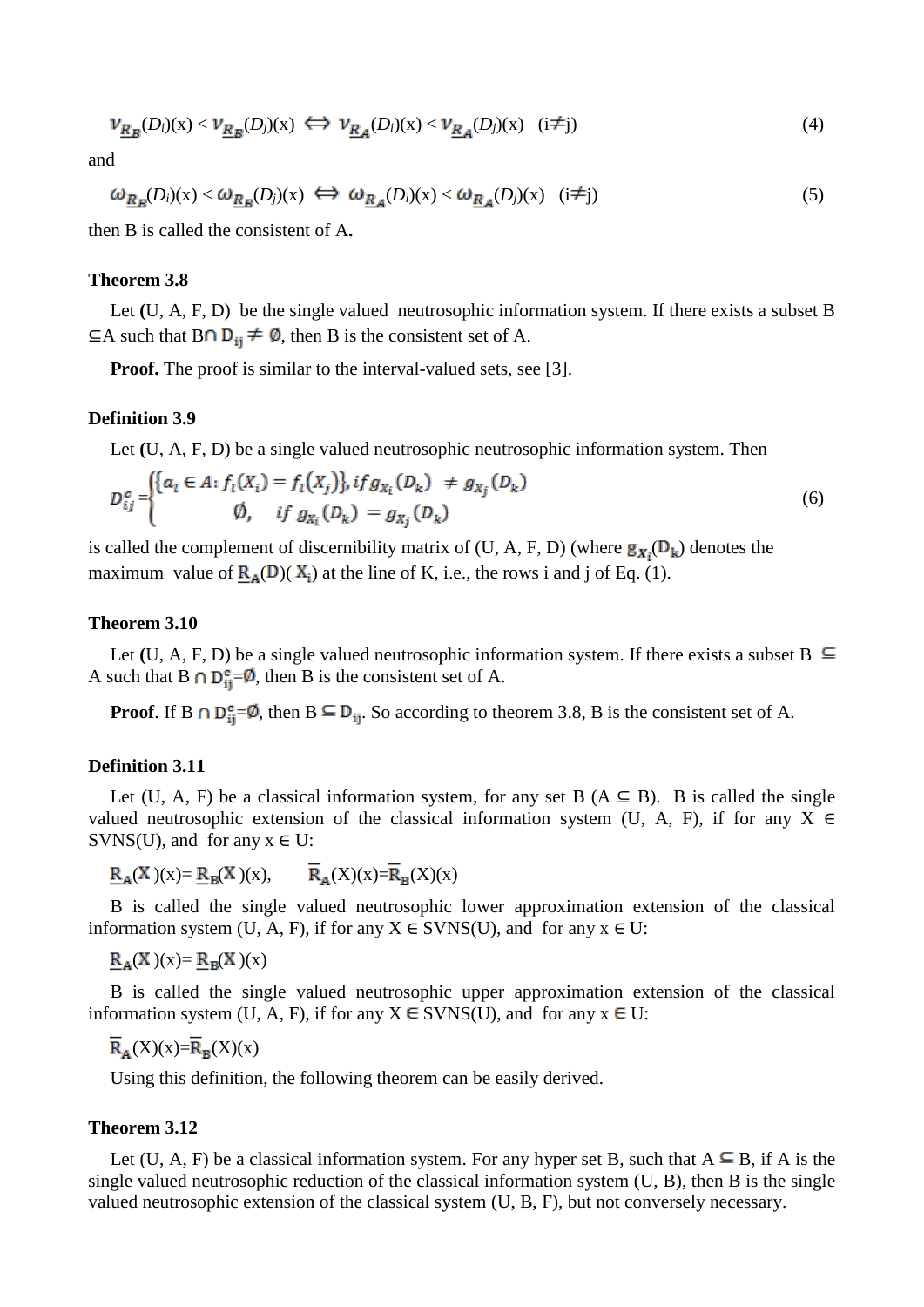# **Example 2**

Considering the approximation of the single valued neutrosophic decision in table 1 and 2, therefore let  $B = \{a_1, a_2\}$ ; then:

 $U_{R_1} = \{ X_1, X_2, X_3, X_4, X_5 \}.$ 

We can obtain an approximation value given in Table 3. It is easy to see that B satisfies the definition 3.5, i.e. B is the single valued neutrosophic lower approximation reduction of the classical information system (U, A, F)

| $U_{R_{\rm R}}$  | $R_{A}(D_{1})$   | $R_A(D_2)$       | $R_{A}(\overline{D}_{3})$ |
|------------------|------------------|------------------|---------------------------|
| $X_1$            | (0.2, 0.5, 0.6)  | (0.15, 0.6, 0.9) | (0.1, 0.5, 0.6)           |
| $\mathbf{x}_{2}$ | (0.05, 0.9, 0.6) | (0.3, 0.3, 0.9)  | (0.05, 0.4, 0.6)          |
| $X_3$            | (0.15, 0.7, 0.4) | (0.1, 0.8, 0.3)  | (0.2, 0.3, 0.4)           |
| $X_4$            | (0.05, 0.7, 0.5) | (0.2, 0.4, 0.3)  | (0.05, 0.6, 0.7)          |
| $X_{5}$          | (0.1, 0.5, 0.2)  | (0.2, 0.4, 0.1)  | (1, 0, 0)                 |

|  |  | Table 3: The approximation of the single valued neutrosophic decision |
|--|--|-----------------------------------------------------------------------|
|  |  |                                                                       |

It is clear that B satisfies the theorem 3.8,i.e, B is the consistent of A.

Table 4: The discernibility matrix of the single valued neutrosophic objection

| IАp                            | . .<br>$\mathbf{A}_1$   | Λ.,           | $\mathbf{A}_3$         | ÷<br>$\mathbf{A}_A$ | <b>TEP</b><br>$\mathbf{A}_{\mathbf{K}}$ |
|--------------------------------|-------------------------|---------------|------------------------|---------------------|-----------------------------------------|
| <b>TF</b>                      | A                       |               |                        |                     |                                         |
| v<br>$\mathbf{A}_{2}$          | A                       | A             |                        |                     |                                         |
| v<br>$\mathbf{A}_2$            | a,                      | $a_1$ , $a_3$ | A                      |                     |                                         |
| $\mathbf{A}$                   | $a_1$ , $a_3$           | A             | $\Gamma$               | A                   |                                         |
| w<br>$\mathbf{A}_{\mathbf{K}}$ | $a_1$ , $a_3$ , $a_2$ } | A             | $\mathbf{\mathcal{L}}$ | A                   | $\mathbf{A}$                            |

# **4 Conclusions**

In this paper, we defined a single valued neutrosophic information system. Then a rough approximation of every single valued neutrosophic set in the single valued neutrosophic information system was presented. Finally, the knowledge reduction and extension of the single valued neutrosophic information system were investigated.

However, we hope that the concept presented here will open new avenue of research in current single valued neutrosophic information systems.

## **References**

[1] A. Mukherjee, A. Saha, Interval valued intuitionistic fuzzy soft rough sets, Annals of Fuzzy Mathematics and Informatics, [http://www.afmi.or.kr.](http://www.afmi.or.kr/)

[2] A.A Salama and S. Broumi, Roughness of neutrosophic sets, Elixir Applied Mathematics, 74, (2014) 26833-26837.

[3] B. Sun, Z. Gong, and D. Chen, Fuzzy rough set theory for the interval-valued fuzzy information systems, Inf. Sci., vol. 178, (2008) 2794-2815.

[4] B. Davvaz and M. Jafazadeh, Rough Intuitionstic Fuzzy Information Systems, Fuzz. Inf. Eng, 4, (2013) 445- 458, DOI 10.1007/s12543-013-0157-x.

[5] D. Dubios and H. Prade, Rough fuzzy sets and fuzzy rough sets, Int. J. Gen. Syst., vol. 17, (1990) 191-208.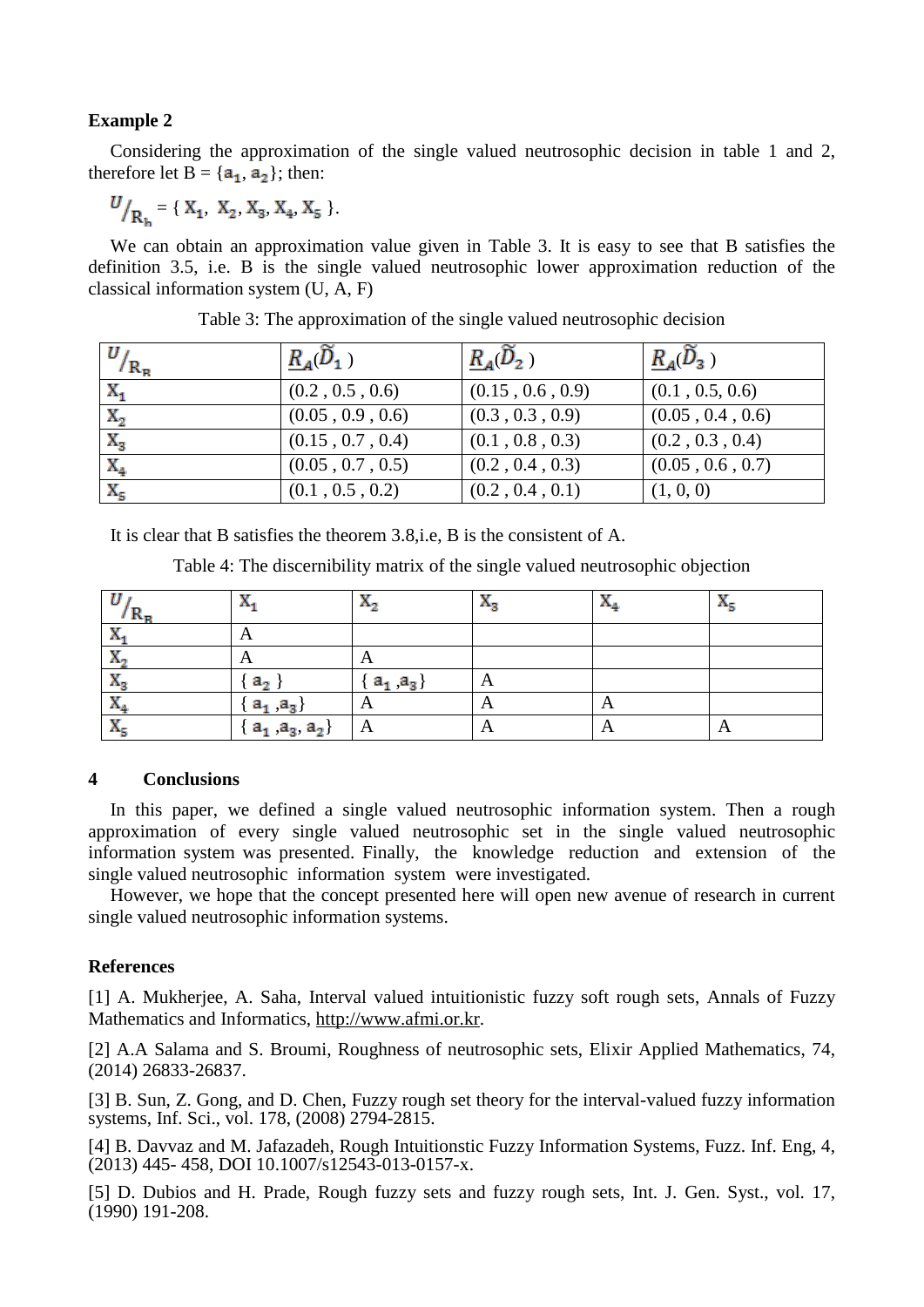[6] F. Smarandache,A Unifying Field in Logics. Neutrosophy: Neutrosophic Probability, Set and Logic. Rehoboth: American Research Press, 1999.

[7] H. Wang, F. Smarandache, Y.Q. Zhang, R. Sunderraman, Single valued neutrosophic sets. Multispace and Multistructure, 4, (2010) 410–413.

[8] H. Wang, F. Smarandache, Y.Q. Zhang, R. Sunderraman, Interval Neutrosophic Sets and Logic: Theory and Applications in Computing, Hexis, Phoenix, AZ, 2005.

[9] Hu, Q., Yu, D., Liu, J., Wu, C., Neighborhood rough set bas selection. Information Sciences 178, (2008) 3577–3594.

[10] He, Q., Wu, C., Chen, D., Zhao, S., Fuzzy rough set based attribute reduction for information systems with fuzzy decisions. Knowledge-Based Systems 24 (2011) 689–696.

[11] J. Zhang, L. Shu, and S. Liao, Intuitionistic fuzzy soft rough set and its application in decision making, Abstract and Applied Analysis, (2014) 1-13, [http://dx.doi.org/10.1155/2014/287314.](http://dx.doi.org/10.1155/2014/287314)

[12] J.-S. Mi, Y. Leung, H.-Y. Zhao, and T. Feng, Generalized Fuzzy Rough Sets determined by a triangular norm, Inf. Sci., vol. 178, (2008) 3203-3213.

[13] K. Atanassov. Intuitionistic fuzzy sets. Fuzzy Sets and Systems, 20. (1986) 87-96.

[14] K. V. Thomas, L. S. Nair, Rough intuitionistic fuzzy sets in a lattice, Int. Math. Forum 6(27), (2011) 1327–1335.

[15] K. Monadl and S. Pramanik, Rough neutrosophic multi-attribute decision-making based on accuracy score function, Neutrosophic Sets and Systems 8 (2015) 17-24

[16] L. A. Zadeh. Fuzzy sets. Information and Control, 8 (1965) 338-353.

[17] M. Quafafou, RST: a generalization of rough set theory, Information Science, 124 (2000) 301- 316

[18] S. Broumi, and F. Smarandache, Several Similarity Measures of Neutrosophic Sets, Neutrosophic Sets and Systems, Vol. 1, (2013) 54-62.

[19] S. Broumi, F. Smarandache, Correlation Coefficient of Interval Neutrosophic set, Periodical of Applied Mechanics and Materials, Vol. 436, 2013, with the title Engineering Decisions and Scientific Research in Aerospace, Robotics, Biomechanics, Mechanical Engineering and Manufacturing; Proceedings of the International Conference ICMERA, Bucharest, October 2013.

[20] S. Broumi, F. Smarandache, Rough neutrosophic sets. Italian Journal of Pure and Applied Mathematics, N.32, (2014) 493-502.

[21] S. Broumi, F. Smarandache, Lower and upper soft interval valued neutrosophic rough approximations of an IVNSS-relation. SISOM & ACOUSTICS 2014, 1-8.

[22] S. Broumi, F. Smarandache, Interval-Valued Neutrosophic Soft Rough Set, International Journal of Computational Mathematics. Volume 2015 (2015), Article ID 232919, 13 pages [http://dx.doi.org/10.1155/2015/232919.](http://dx.doi.org/10.1155/2015/232919)

[23] S. Broumi, F. Smarandache, Soft Interval-Valued Neutrosophic Rough Sets, Neutrosophic Sets and Systems, Vol. 7, (2015) 69-80.

[24] S. Broumi, F. Smarandache, Interval Neutrosophic Rough Set, Neutrosophic Sets and Systems, Vol. 7 ,(2015) 23-31.

[25] W.-Z. Wu, J.-S. Mi, and W.-X. Zhang, Generalized Fuzzy Rough Sets, Inf. Sci., vol. 151, (2003) 263-282.

[26] Z. Zhang, On interval type-2 rough fuzzy sets, Knowledge-Based Syst., vol. 35, (2012) 1-13.

[27] Z. Pawlak, Rough Sets, Int. J. Comput. Inform. Sci. 11, (1982) 341-356.